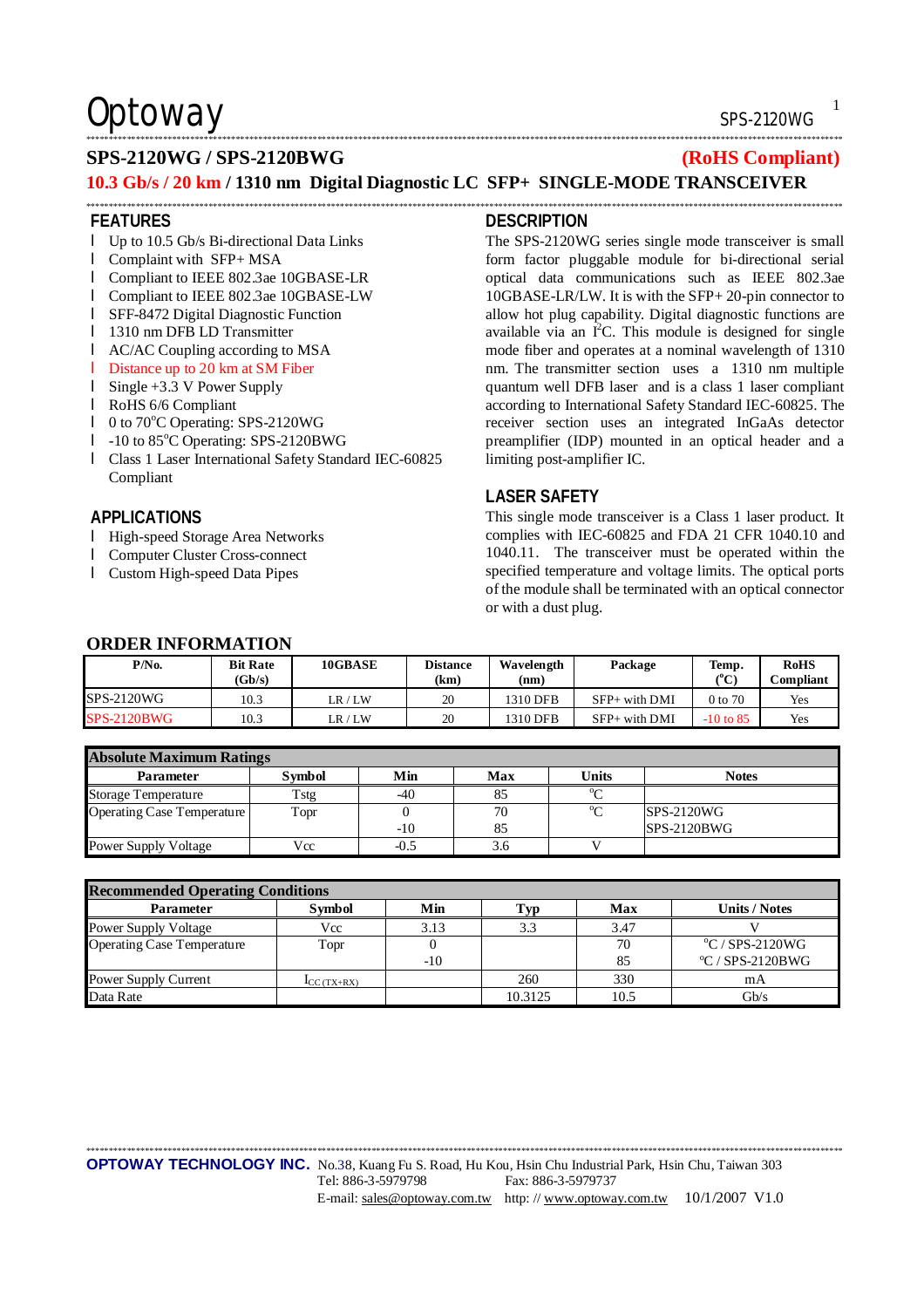# Optoway SPS-2120WG

| Transmitter Optical Specifications ( $0^{\circ}$ C < Topr < 70 $^{\circ}$ C, 3.13V < Vcc < 3.47V) |                                        |        |      |            |       |                |  |
|---------------------------------------------------------------------------------------------------|----------------------------------------|--------|------|------------|-------|----------------|--|
| <b>Parameter</b>                                                                                  | Symbol                                 | Min    | Typ  | <b>Max</b> | Units | <b>Notes</b>   |  |
| <b>Average Launch Power</b>                                                                       | $P_{\text{O}, \underline{\text{Avg}}}$ | $-3$   |      |            | dBm   |                |  |
| <b>Optical Modulation Amplitude</b>                                                               | $Po, o_{MA}$                           | $-3.5$ |      |            | dBm   |                |  |
| <b>Output Center Wavelength</b>                                                                   | $\lambda c$                            | 1290   | 1310 | 1330       | nm    |                |  |
| Output Spectrum Width                                                                             | $\sigma_{\lambda}$                     |        |      |            | nm    | $-20$ dB width |  |
| Side Mode Suppression Ratio                                                                       | <b>SMSR</b>                            | 30     |      |            | dB    |                |  |
| <b>Extinction Ratio</b>                                                                           | ER                                     | 3.5    |      |            |       |                |  |
| <b>Relative Intensity Noise</b>                                                                   | $\overline{RN}$                        |        |      | $-128$     | dB/Hz |                |  |
| Average Launch Power of OFF                                                                       |                                        |        |      | $-30$      | dBm   |                |  |
| Transmitter                                                                                       |                                        |        |      |            |       |                |  |

1. Output power is power coupled into a 9/125 μm single-mode fiber.

| Receiver Optical Specifications ( $0^{\circ}$ C < Topr < 70 $^{\circ}$ C, 3.13V < Vcc < 3.47V) |                  |       |       |       |              |                         |  |
|------------------------------------------------------------------------------------------------|------------------|-------|-------|-------|--------------|-------------------------|--|
| <b>Parameter</b>                                                                               | <b>Symbol</b>    | Min   | Typ   | Max   | <b>Units</b> | <b>Notes</b>            |  |
| Sensitivity in OMA                                                                             | Sen              |       |       | $-14$ | dBm          |                         |  |
| Receiver Overload                                                                              | $P_{MAX}$        |       | $---$ |       | dBm          |                         |  |
| <b>LOS</b> -- Deasserted                                                                       | LOS <sub>D</sub> |       | ---   | $-15$ | dBm          | Transition: low to high |  |
| LOS -- Asserted                                                                                | LOS <sub>A</sub> | $-25$ | $---$ | ---   | dBm          | Transition: high to low |  |
| Wavelength of Operation                                                                        | $\lambda c$      | 1260  |       | 1565  | nm           |                         |  |
| <b>Optical Return Loss</b>                                                                     | ORL              |       |       | $-12$ | dВ           |                         |  |

2. Measured with worst ER; BER  $< 10^{-12}$  and PRBS  $2^{31}$ -1 at 10.3125 Gb/s..

3. Per IEEE 802.3ae. Equivalent to -13.3 dBm average power at Infinite ER.

| <b>Electrical Characteristics</b>                |               |            |         |            |              |                       |  |  |
|--------------------------------------------------|---------------|------------|---------|------------|--------------|-----------------------|--|--|
| <b>Parameter</b>                                 | <b>Symbol</b> | Min        | Typ     | <b>Max</b> | <b>Units</b> | <b>Notes</b>          |  |  |
| High-Speed Signal (CML) Interface Specification  |               |            |         |            |              |                       |  |  |
| <b>Input Data Rate</b>                           |               |            | 10.3125 | 10.5       | Gb/s         |                       |  |  |
| Differential Input Impedance                     | Rin           |            | 100     |            | Ω            |                       |  |  |
| Differential Data Input Amplitude                |               | 150        |         | 1200       | mVpp         | Internally AC coupled |  |  |
| <b>Output Data Rate</b>                          |               |            | 10.3125 | 10.5       | Gb/s         |                       |  |  |
| Differential Output Impedance                    | Rout          |            | 100     |            | Ω            |                       |  |  |
| Differential Data Output                         |               | 400        | 600     | 700        | mVpp         | Internally AC coupled |  |  |
| Amplitude                                        |               |            |         |            |              |                       |  |  |
| Low-Speed Signal (LVTTL) Interface Specification |               |            |         |            |              |                       |  |  |
| <b>Input High Voltage</b>                        |               | 2.0        |         | $Vec+0.3$  | V            |                       |  |  |
| <b>Input Low Voltage</b>                         |               | <b>GND</b> |         | 0.8        | V            |                       |  |  |
| <b>Output High Voltage</b>                       |               | 2.4        |         | Vcc        | V            |                       |  |  |
| <b>Output Low Voltage</b>                        |               | <b>GND</b> |         | 0.5        | V            |                       |  |  |

\*\*\*\*\*\*\*\*\*\*\*\*\*\*\*\*\*\*\*\*\*\*\*\*\*\*\*\*\*\*\*\*\*\*\*\*\*\*\*\*\*\*\*\*\*\*\*\*\*\*\*\*\*\*\*\*\*\*\*\*\*\*\*\*\*\*\*\*\*\*\*\*\*\*\*\*\*\*\*\*\*\*\*\*\*\*\*\*\*\*\*\*\*\*\*\*\*\*\*\*\*\*\*\*\*\*\*\*\*\*\*\*\*\*\*\*\*\*\*\*\*\*\*\*\*\*\*\*\*\*\*\*\*\*\*\*\*\*\*\*\*\*\*\*\*\*\*\*\*\*\*\*\*\*\*\*\*\*\*\*\*\*\*\*\*\*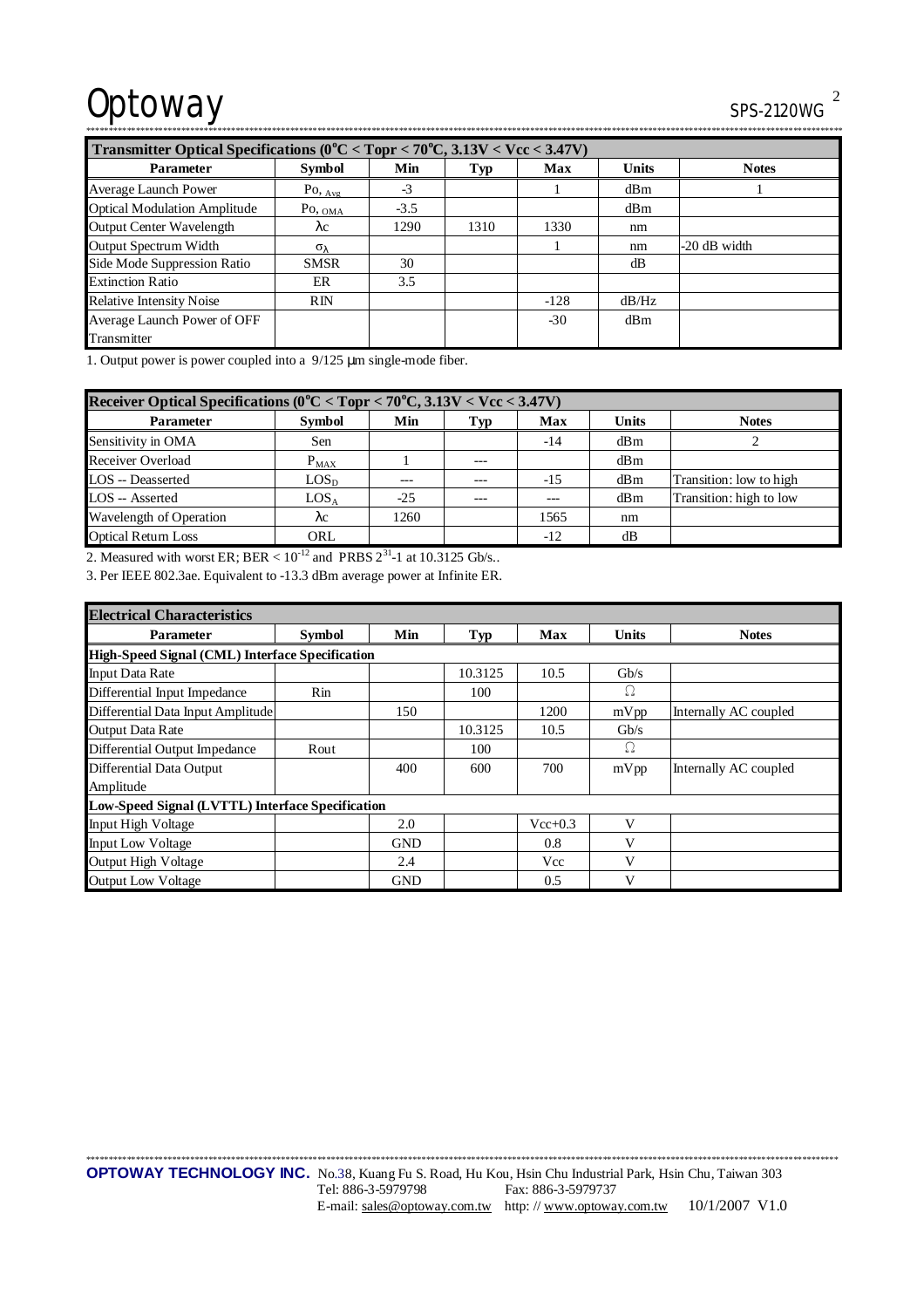# Optoway SPS-2120WG

## **CONNECTION DIAGRAM**



\*\*\*\*\*\*\*\*\*\*\*\*\*\*\*\*\*\*\*\*\*\*\*\*\*\*\*\*\*\*\*\*\*\*\*\*\*\*\*\*\*\*\*\*\*\*\*\*\*\*\*\*\*\*\*\*\*\*\*\*\*\*\*\*\*\*\*\*\*\*\*\*\*\*\*\*\*\*\*\*\*\*\*\*\*\*\*\*\*\*\*\*\*\*\*\*\*\*\*\*\*\*\*\*\*\*\*\*\*\*\*\*\*\*\*\*\*\*\*\*\*\*\*\*\*\*\*\*\*\*\*\*\*\*\*\*\*\*\*\*\*\*\*\*\*\*\*\*\*\*\*\*\*\*\*\*\*\*\*\*\*\*\*\*\*\*\*

| <b>PIN</b> | Signal Name     | Description                                     | <b>PIN</b> | Signal Name | Description                       |
|------------|-----------------|-------------------------------------------------|------------|-------------|-----------------------------------|
| 1          | $\rm V_{EE}T$   | <b>Transmitter Signal Ground</b>                | 11         | $V_{EE}R$   | Receiver Signal Ground            |
| 2          | TX_Fault        | Transmitter Fault Indication. Logic "1" Output  | 12         | RD-         | <b>Inverse Receiver Data Out</b>  |
|            |                 | $=$ Laser Fault. Logic "0" Output $=$ Normal    |            |             |                                   |
|            |                 | Operation                                       |            |             |                                   |
| 3          | TX Disable      | Logic "1" Input (or no connection) = Laser off, | 13         | $RD+$       | Receiver Data Out                 |
|            |                 | Logic " $0$ " = Laser on.                       |            |             |                                   |
| 4          | <b>SDA</b>      | Modulation Definition $2 - Two$ wires serial ID | 14         | $V_{EF}R$   | Receiver Signal Ground            |
|            |                 | Interface                                       |            |             |                                   |
| 5          | <b>SDL</b>      | Modulation Definition $1 - Two$ wires serial ID | 15         | $V_{CC}R$   | Receiver Power $-3.3V \pm 5\%$    |
|            |                 | Interface                                       |            |             |                                   |
| 6          | <b>MOD-ABS</b>  | Modulation Definition 0 – Ground in Module      | 16         | $V_{CC}T$   | Transmitter Power $-3.3V \pm 5\%$ |
| 7          | RS <sub>0</sub> | RX Rate Select (LVTTL). This pin has an         | 17         | $V_{EE}T$   | Transmitter Signal Ground         |
|            |                 | internal 30k pulldown to ground. A signal on    |            |             |                                   |
|            |                 | this pin will not affect module performance.    |            |             |                                   |
| 8          | RX_LOS          | Loss of Signal Out (OC).                        | 18         | $TD+$       | Transmitter Data In               |
| 9          | RS1             | TX Rate Select (LVTTL). This pin has an         | 19         | TD-         | Inverse Transmitter Data In       |
|            |                 | internal 30k pulldown to ground. A signal on    |            |             |                                   |
|            |                 | this pin will not affect module performance.    |            |             |                                   |
| 10         | $V_{EE}R$       | Receiver Signal Ground                          | 20         | $V_{EE}T$   | <b>Transmitter Signal Ground</b>  |

### **Module Definition**

| <b>Module Definition</b> | pin<br>൧ | <b>PIN</b><br>ل. | PIN U          | Interpretation by Host   |
|--------------------------|----------|------------------|----------------|--------------------------|
|                          | SDA      | $\sim$<br>ししに    | <b>MOD-ABS</b> | Serial module definition |
|                          |          |                  |                | protocol                 |

Module Definition 4 specifies a serial definition protocol. For this definition, upon power up, SDA and SDL appear as no connector (NC) and MOD-ABS is TTL LOW. When the host system detects this condition, it activates the serial protocol. The protocol uses the 2-wire serial CMOS E<sup>2</sup>PROM protocol of the ATMEL AT24C01A/02/04 family of components.

\*\*\*\*\*\*\*\*\*\*\*\*\*\*\*\*\*\*\*\*\*\*\*\*\*\*\*\*\*\*\*\*\*\*\*\*\*\*\*\*\*\*\*\*\*\*\*\*\*\*\*\*\*\*\*\*\*\*\*\*\*\*\*\*\*\*\*\*\*\*\*\*\*\*\*\*\*\*\*\*\*\*\*\*\*\*\*\*\*\*\*\*\*\*\*\*\*\*\*\*\*\*\*\*\*\*\*\*\*\*\*\*\*\*\*\*\*\*\*\*\*\*\*\*\*\*\*\*\*\*\*\*\*\*\*\*\*\*\*\*\*\*\*\*\*\*\*\*\*\*\*\*\*\*\*\*\*\*\*\*\*\*\*\*\*\*